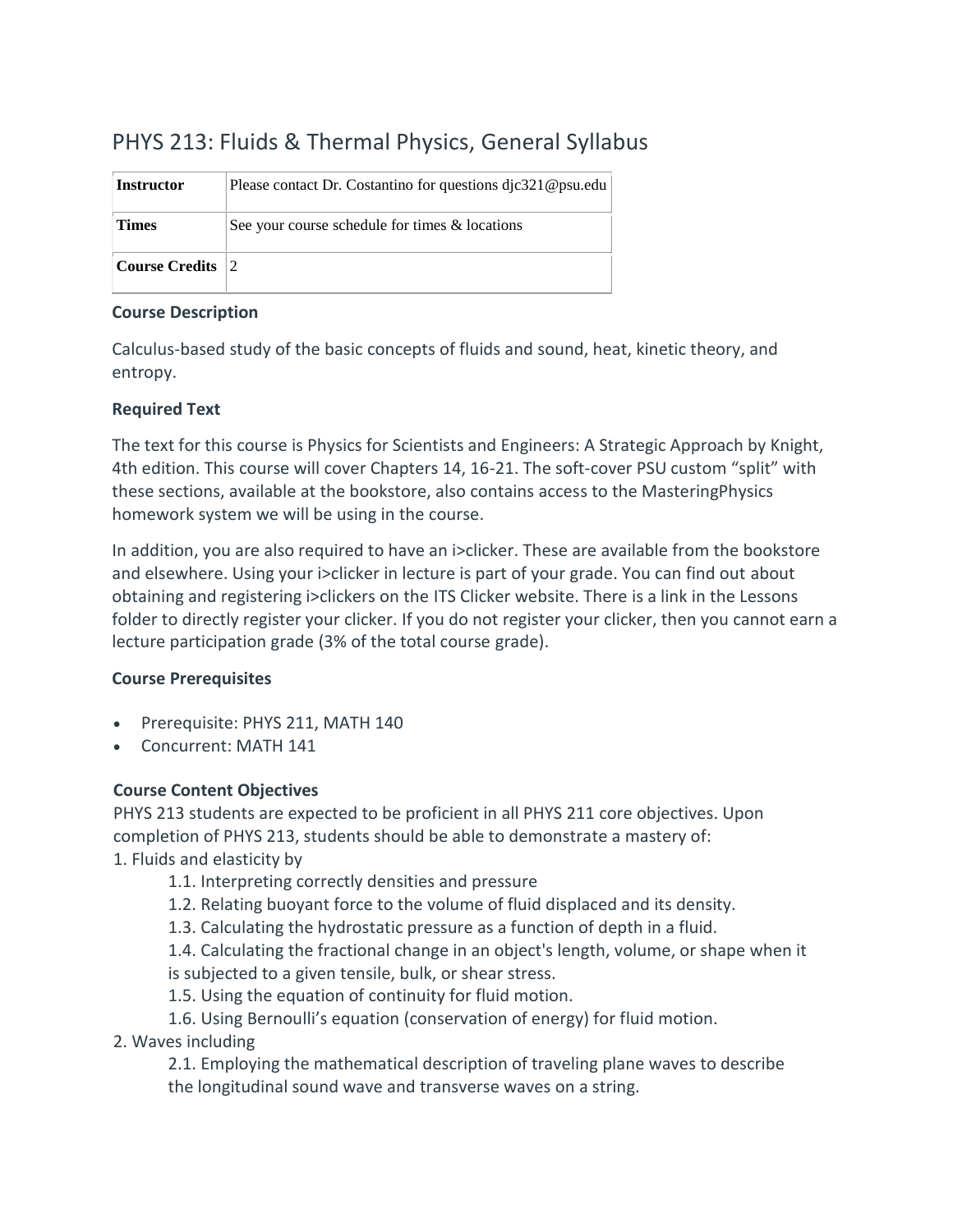2.2. Predicting the waveform due to the superposition of two overlapping waves and identifying cases of constructive and destructive interference.

2.3. Relating the fundamental frequency to the harmonics of standing waves in confined media.

2.4. Relating the speed of sound to the properties of the medium.

2.5. Relating the beat frequency of two interacting waves to the frequencies of the individual waves.

3. Macroscopic description of matter including

3.1. Identifying macroscopic state variables such as pressure, volume, temperature, and mass or number of moles of a system.

3.2. Applying the ideal gas equation to an ideal gas problem.

3.3. Identifying a pV diagram as depicting an isothermal, isochoric, isobaric, or adiabatic process.

4. Thermodynamics such as

4.1. Identifying heat as a transfer of energy and relating heat transfer between objects to specific heats and temperature changes.

4.2. Calculating heat transfer in a phase transition.

4.3. Contrasting specific heat of gases at constant pressure and constant volume.

4.4. Relating the work done by (or on) a system to the initial and final states of the system and to the path taken on the pV diagram.

4.5. Applying the first law of thermodynamics and relating changes in thermal energy to changes in temperature.

4.6. Qualitative application of the second law of thermodynamics to understand equilibration of temperatures.

4.7. Relating the physical dimensions of an object to the coefficients of expansion and the temperature changes during thermal expansion.

5. Kinetic theory (micro/macro connection) by

5.1. Relating the pressure of a gas to the number of atomic collisions per unit time and/or the properties of the particles.

5.2. Relating the thermal energy of a gas to the kinetic energy of the molecules.

5.3. Identifying the relation between the heat capacity of a gas and the number of degrees of freedom.

5.4. Relating the density of a gas to the mean free time and mean free path of a gas molecule.

5.5. Applying the equipartition theorem to a gas problem.

6. Heat engines and refrigerators by

6.1. Interpreting the cycle of a heat engine from a pV diagram.

6.2. Relating the thermal efficiency/coefficient of performance of a heat engine/refrigerator to the work output/input and heat exhausted/extracted.

6.3. Identifying the steps of the Carnot cycle and relating its efficiency in term of

temperature of the hot and cold reservoir.

6.4. Identifying and contrasting reversible and irreversible processes.

6.5. Identifying equivalent statements of the second law of thermodynamics and its relation to heat engines and cycles.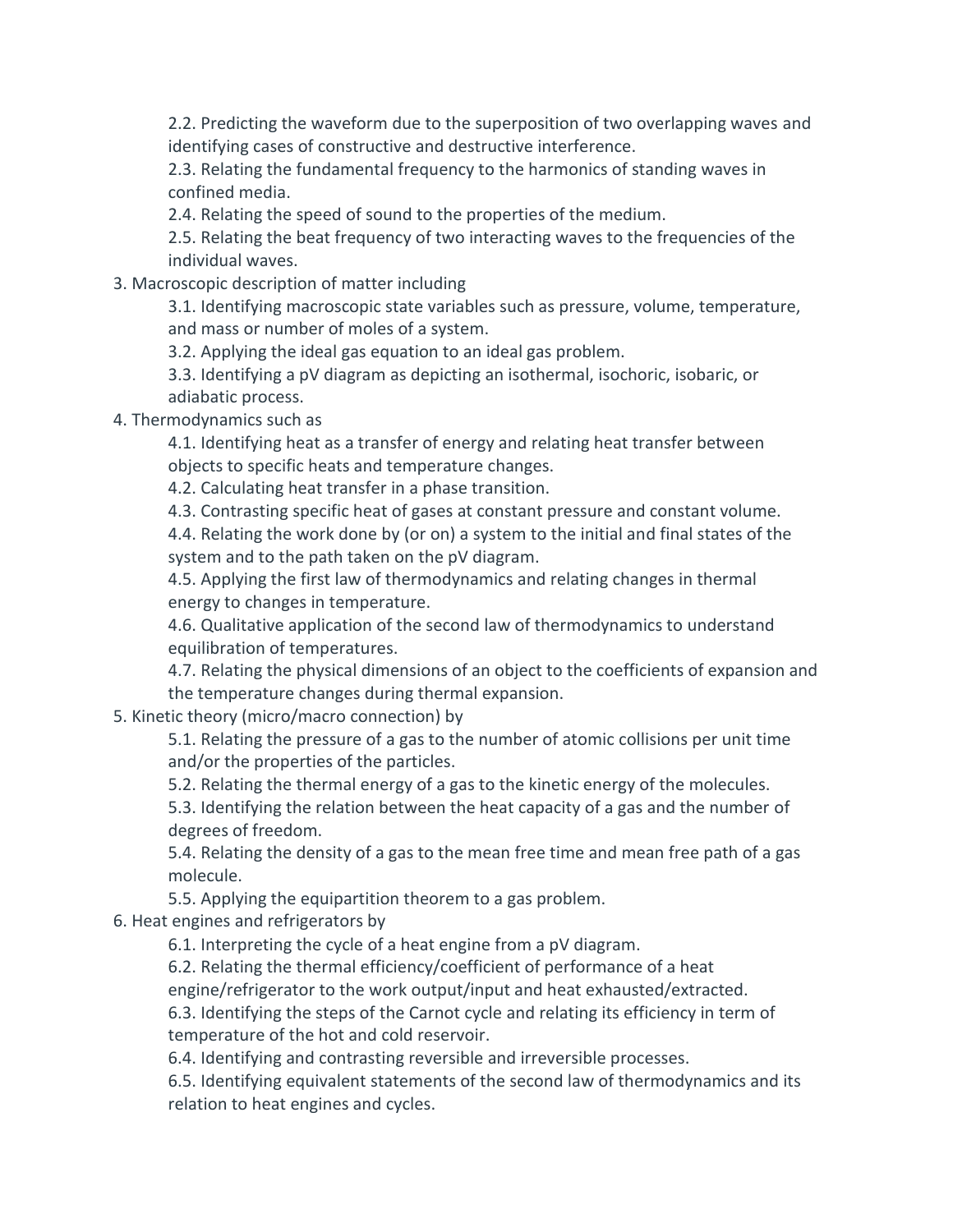6.6. Applying Clausius' relation between entropy and heat transfer in thermal cycles.

#### **Grading Policy**

Your grade in the course will be based on your performance in the labs, on the homework assignments, on lecture participation, on a concept survey, and on the exams with the following weights:

- Homework on MasteringPhysics: 15%
- Laboratories: 17%
- Lecture Participation (via iClicker): 3%
- Pre-Lecture Questions (on Canvas): 2%
- Concept Quizzes at Testing Center: 3% (pre-quiz is 1%; post-quiz is 2%)
- PreMidterm Quiz: 3%
- Midterm: 27% (PreMidterm Quiz + Midterm add up to 30%)
- Final Exam: 30%

Final letter grades for the course will be based on an absolute scale. The course score will be rounded to the nearest integer (69.49 becomes a 69; 69.5 becomes a 70). No curving of any kind will be employed unless the combined average exam score (computed as the combined average of all midterm and final exams taken to date) is less than 70%. In such cases, the grades on the most recent exam will be adjusted by additively raising the exam scores to allow the combined exam average to meet the target minimum of 70%.

The break points for the various grade levels are:

- $93\% \le A \le 100\%$
- $\bullet$  90%  $\leq$  A- $\leq$  93%
- $\bullet$  87%  $\leq$  B+  $\lt$  90%
- $\bullet$  83% < B < 87%
- $80\% \leq B \leq 83\%$
- $77\% \leq C + \leq 80\%$
- $70\% \le C < 77\%$
- $60\% \le D < 70\%$
- $F < 60\%$

**You are responsible for verifying all of your scores (with the exception of the final exam score) before the final exam.**

#### **Exams**

There will be one midterm exam and a cumulative final exam.

Exams will be closed book. Relevant physical constants and formulae will be provided. The exam questions will not require extensive calculations, but you may bring a standard nonprogrammable and non-wireless scientific calculator (for example, a TI 30X is allowed, but not a TI-83+). Cellular phones and other communication devices are not allowed. The exams will be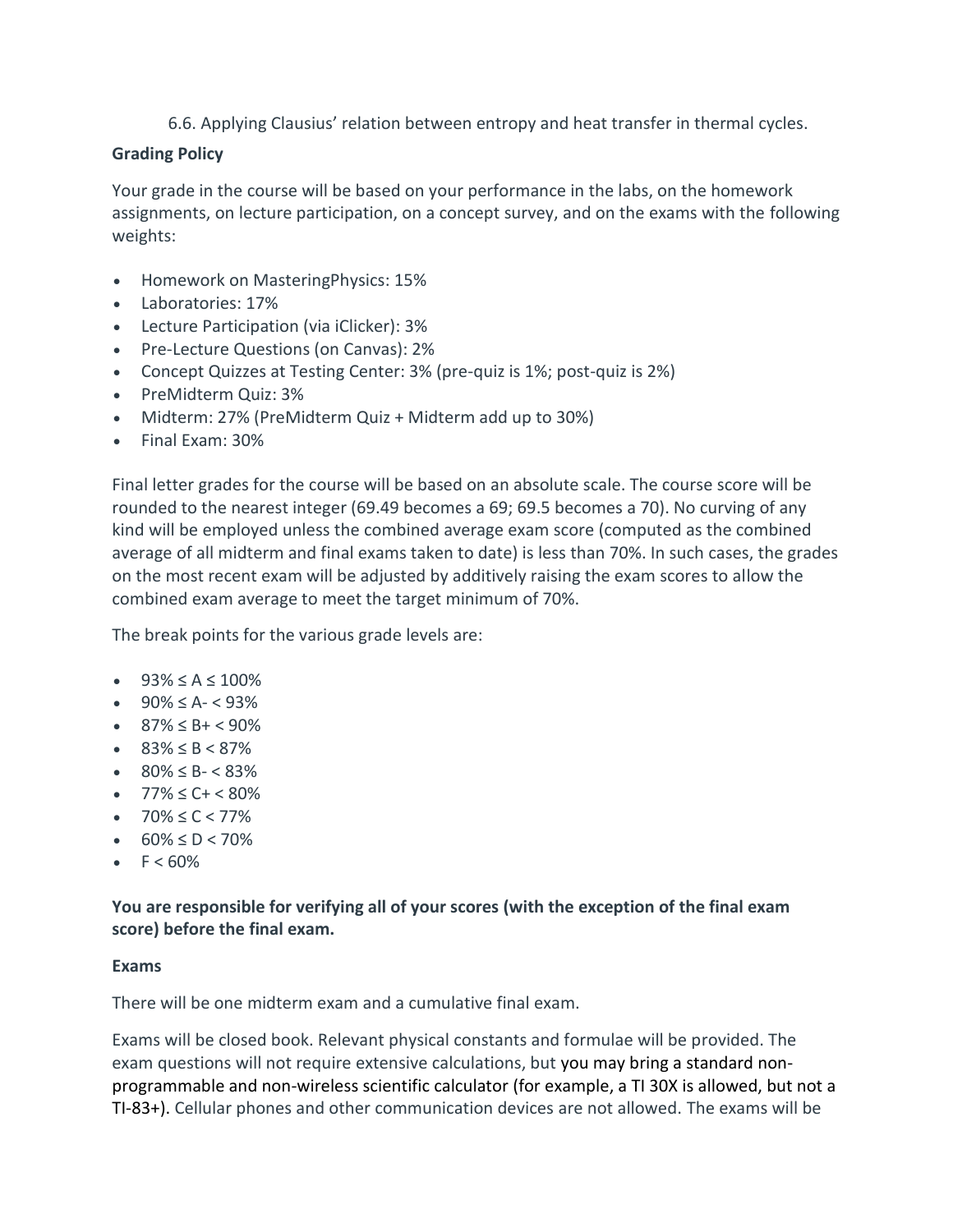based on the assigned reading in the textbook, the material covered in lecture, the homework assignments and the laboratories.

No curving of any kind will be employed on exams unless the combined average exam score (computed as the combined average of all midterm and final exams taken to date) is less than 70%. In such cases, the grades on the most recent exam will be adjusted by additively raising the exam scores to allow the combined exam average to meet the target minimum of 70%.

If you have SDR accommodations for exams, you need to present your paperwork to the Course Administrator, Dr. Van Hook, at least one week before the exam.

Before the midterm, you will have a chance to test your understanding of the course material with a PreMidterm quiz at the [Testing Center](http://testing.psu.edu/). This quiz is worth 10% of your Midterm grade. However, if you do better on the midterm than on the quiz, then your midterm will overwrite the quiz score. If you do better on the quiz than on the midterm, you have "banked" that 10% and the quiz score will remain. Because the midterm score overwrites the quiz score if better, there will be no opportunities to make up the PreMidterm quiz for any reason. About a week before the quiz, you will receive an email from the Testing Center with a link to follow to register for the quiz.

#### **Laboratories**

Laboratory sections meet for about 2 hours once a week in 306 Osmond. Your meeting time is determined by your 213L section number. You must attend the laboratory section in which you are scheduled — **no switching is permitted.** After add/drop period, no section changes will be approved.

The laboratories are designed to provide you with hands-on experience with the material being investigated in class. During the lab session, your group will prepare a single write-up, addressing specific points of the experiments. This is graded and this write-up must be submitted by your group before the end of the laboratory session and all group members must be present when the report is submitted in person to the laboratory instructor.

If a student is more than ten minutes late to a lab, they cannot receive any credit for that period so be on time!

#### **Homework (MasteringPhysics)**

In general, there is one main homework per week. The due date and time for each assignment appears on MasteringPhysics. We will be using an online computer grading system called [MasteringPhysics](https://www.pearsonmylabandmastering.com/) . to give you immediate feedback on your work & to grade the homework. Access to MasteringPhysics is provided in the PSU custom book in the bookstore. This system allows you to submit your homework at any time up until the time it is due. Your grade on each assignment will be available immediately and, in most cases, you will have multiple tries to arrive at the correct answer. Any work done after the due date will not receive credit and no extensions will be given. Because homework answers will appear immediately after the due date, and assignments are available at least a week before the due date and can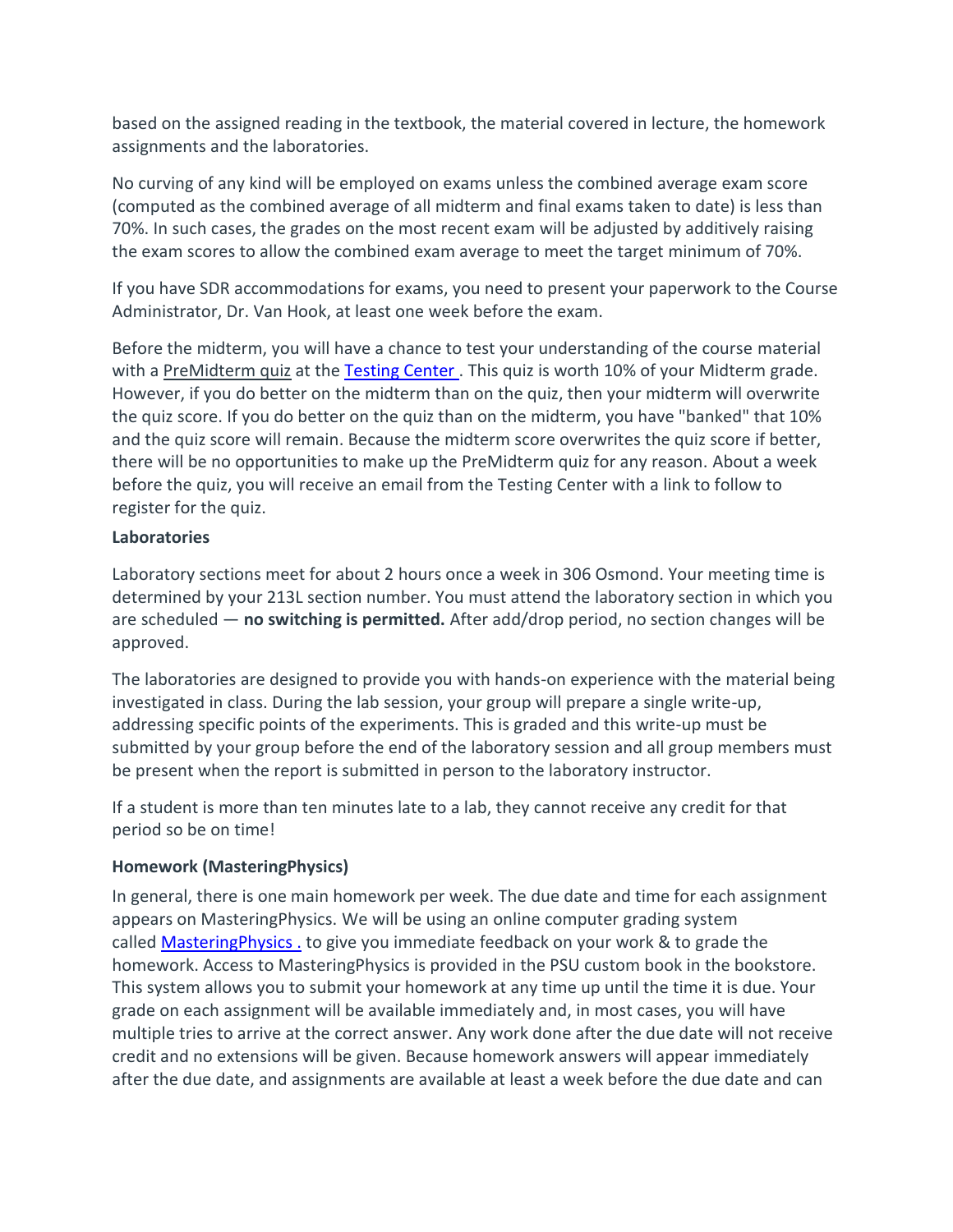#### be done in advance, **NO late homework submissions are allowed (see bottom of page for more info on excuse policy).**

Most main homework assignments will also include an "Adaptive Follow-Up" assignment containing 1-2 sets of questions (about 15-30 minutes of content). Mastering Physics automatically determines the content of the Adaptive Follow-up based on concepts and problems that gave you the most difficulty. Students with a raw score of less than 85% on the main assignment will be required to complete the Adaptive Follow-up questions to earn all the points allocated to that particular assignment. Typically, Adaptive Follow-Up questions will be due several days after the main assignment due date. Students with a raw score of 85% or higher on the main assignment and who *complete the entire main assignment* will test out of the Adaptive Follow-up and will automatically receive full credit for the Adaptive Follow-Up portion of the homework.

Students are encouraged to work together and collaborate on assignments. Work submitted for individual assessment must be the work of the individual student. Please refer to the Academic Integrity Policy below.

The homework score is calculated as the average of the scores of each homework assignment; all assignments are weighted equally (unless stated otherwise) and the score includes points from any possible Adaptive Follow-Up questions. Each assignment's score is calculated as 100 × (points earned on assignment / total points possible on assignment). The number of points earned on a problem decreases on each submission after the first. On multiple choice questions, on each submission after the first, credit will decrease by 100%/(# of answer options – 1). On all other questions, on each submission after the first, credit will decrease by 3%. You are strongly encouraged to complete the entire homework since any of the problems are fair game for the exams. To account for small mistakes due to the nature of the online system (such as incorrectly typing an answer) and to reduce the stress of entering an answer you are not sure is correct**, we will have a 90% threshold** so that 90% is equivalent to 100%. All scores will be boosted by a factor of 1/0.9, but capped at 100%.

#### **Pre-Lecture Questions (on Canvas)**

To help you assess your preparation for lecture and to give us information about what material needs emphasis in class, there is a brief Canvas quiz due before each class (the night before at 10 pm). These Pre-Lecture Questions (PLQs) are graded for correctness, but we excuse one for each block of lectures (one before the midterm and one after the midterm). Because of this cushion of one lecture per half of the class, we never excuse PLQ scores or give extensions on them for any reason. The individual PLQs will not be part of your final grade calculation, just the "PLQ Block" scores, consisting of your best (N-1) of N scores for each N-lecture block.

#### **Lecture Participation**

Your Lecture Participation score is based on your participation through responding to conceptual questions via iClicker in lecture. We will post temporary clicker scores (that will not be part of your final grade) so that you can know that your clicker is registered correctly. If this score is 0%, then you need to act immediately to get your clicker properly registered since *we*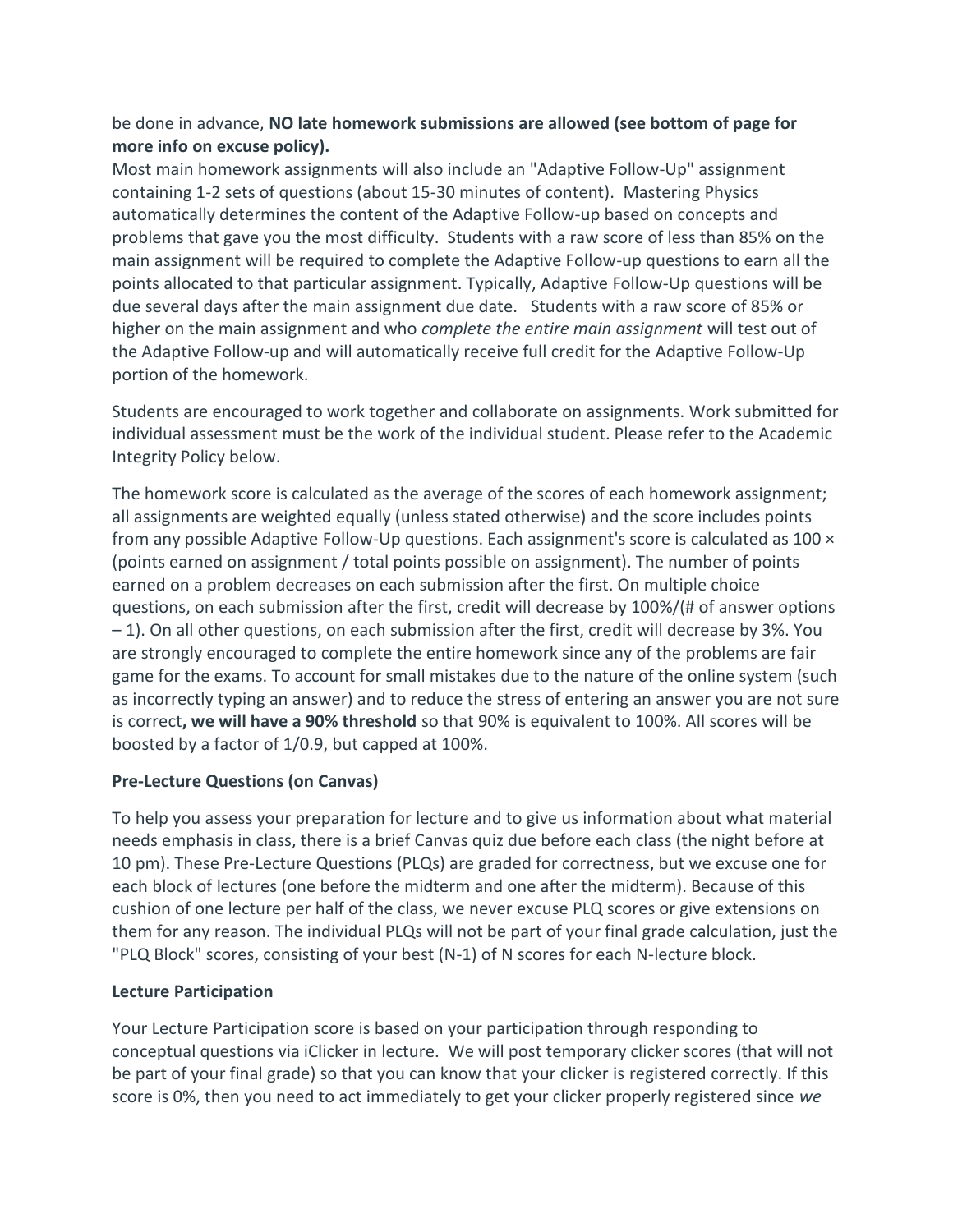*will not retroactively award clicker points when a clicker is registered late*). We will post clicker scores (that will be part of your final grade) after lectures 05, 10 and 15. There will be a cushion of one lecture per 5-lecture block - i.e., you can miss one out of the lectures in each block and still get a full grade in case you need to miss lectures due to illness or other excused absences. Because of this cushion, *we never excuse clicker scores* since this cushion is already built in; similarly, there will be no adjustments for forgetting to bring your clicker to lecture or adding the course after the first lecture, and no extra-credit or make-up work for absences. You need to respond to at least 50% of the clicker questions to earn lecture participation points for a given lecture.

#### **Concept Survey**

There will be a concept survey for you to take in the Testing Center (in the Pollock Building) at the beginning and the end of the course. The pre-survey is worth 1% if your grade and is based on participation. The post-survey is worth 2% of your grade, with half of this score for participation and half based on your score on the post-survey.

#### **Excuses**

#### *Since University regulations require course instructors to make conflict exams available to students, missing a laboratory due to an examination in another course is not considered a valid excuse request or reason to attend a different section*.

*Labs*: The laboratory components of this course are structured around collaborative learning. You must be present in laboratory to do these assignments. If you are absent from a laboratory section with a valid excuse, as described under "Valid Excuse Policy", fill out the excuse form. You will NOT be required to make up the missed activity.

Only one laboratory activity may be excused for a student throughout the entire course for University- approved reasons. More than one absence from activities at their regular times will interfere excessively with student learning. In extreme circumstances in which a student has more than 1 absence, he or she must contact the instructor or course coordinator directly to discuss the situation as soon as possible. Requests to be excused from a missed evaluative event due to reasons that are based on false claims is cheating and will be treated as an academic integrity violation.

Your score for the missed activity will be recorded as a zero until the excuse is accepted and recorded. If you are absent without a valid excuse, a score of zero will be recorded for that assignment.

#### Valid excuses are

- $\circ$  Family emergencies include a death in the immediate family, death of a close friend, sudden hospitalization of a close family member, and events of similar gravity. Students should inform the course administrator about the family emergency as soon as possible.
- o Student illness and injuries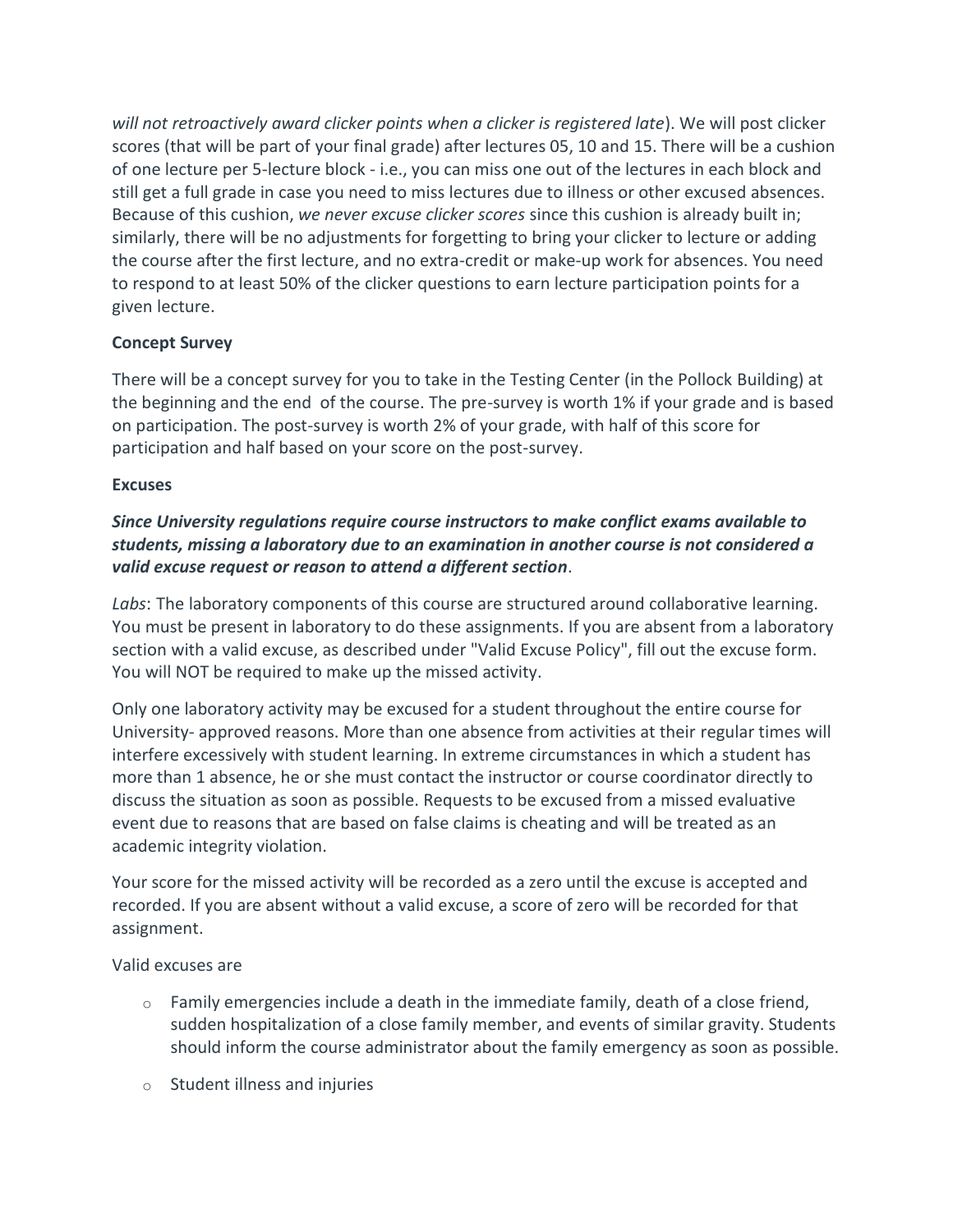- $\circ$  University-approved curricular and extra-curricular activities. A student needs to obtain a letter (or a class absence form) from the unit or department sponsoring the activity. The letter must indicate the anticipated absence dates, and it must be submitted by email (or in person) to the course coordinator *before* the absence. The student must also fill out the makeup request form (for labs) before the date of the absence.
- o Religious Holidays. Students must submit the excuse request *before* the date of the absence.

*Homework and PLQs*: You must complete the homework and PLQs as scheduled. The homeworks and PLQs are available early so no excuses are accepted. Even technical glitches are not valid excuses.

*Examinations:* All students should plan to take their exams at the scheduled times. Students can request makeup exams only by filling the conflict exam signup form under lessons. In the case of sudden or unexpected events that will cause them to miss an exam, students are required to notify the course coordinator prior to the exam or as soon as is reasonably possible.

#### **Academic Integrity**

Pretty simple really, don't cheat and don't plagiarize. If you think you are doing something wrong, you probably are. We take academic integrity very seriously. There are many ways to get help in this course and we hope you do contact any member of the instructional team if you feel unsure about the material and worry about your grade. Our goal is for you to learn the material and succeed in the course. Everyone can get an A and we are ready to help any students that struggle.

In exchange for your hard work, participation and academic integrity we promise to create the best learning environments that we can and to help you as much as we can. There will be many opportunities for help and we are fair to all students. Collaborations and discussions among the students are strongly encouraged (they help learning) but we expect your best efforts to individually learn the material and we expect honesty and academic integrity in all aspects of the course.

As described in **The Penn State Principles,** academic integrity is the basic guiding principle for all academic activity at Penn State University, allowing the pursuit of scholarly activity in an open, honest, and responsible manner. We expect that each student will practice integrity in regard to all academic assignments and will not tolerate or engage in acts of falsification, misrepresentation, or deception. To protect the fundamental ethical principles of the University community and the worth of work completed by others, we will record and report to the office of Judicial Affairs all instances of academic dishonesty.

#### **Disability Policy**

Penn State welcomes students with disabilities into the University's educational programs. Every Penn State campus has an office for students with disabilities. [Student Disability](http://equity.psu.edu/sdr)  [Resources.](http://equity.psu.edu/sdr) (SDR) provides contact information for every Penn State campus. In order to receive consideration for reasonable accommodations, you must contact the appropriate disability